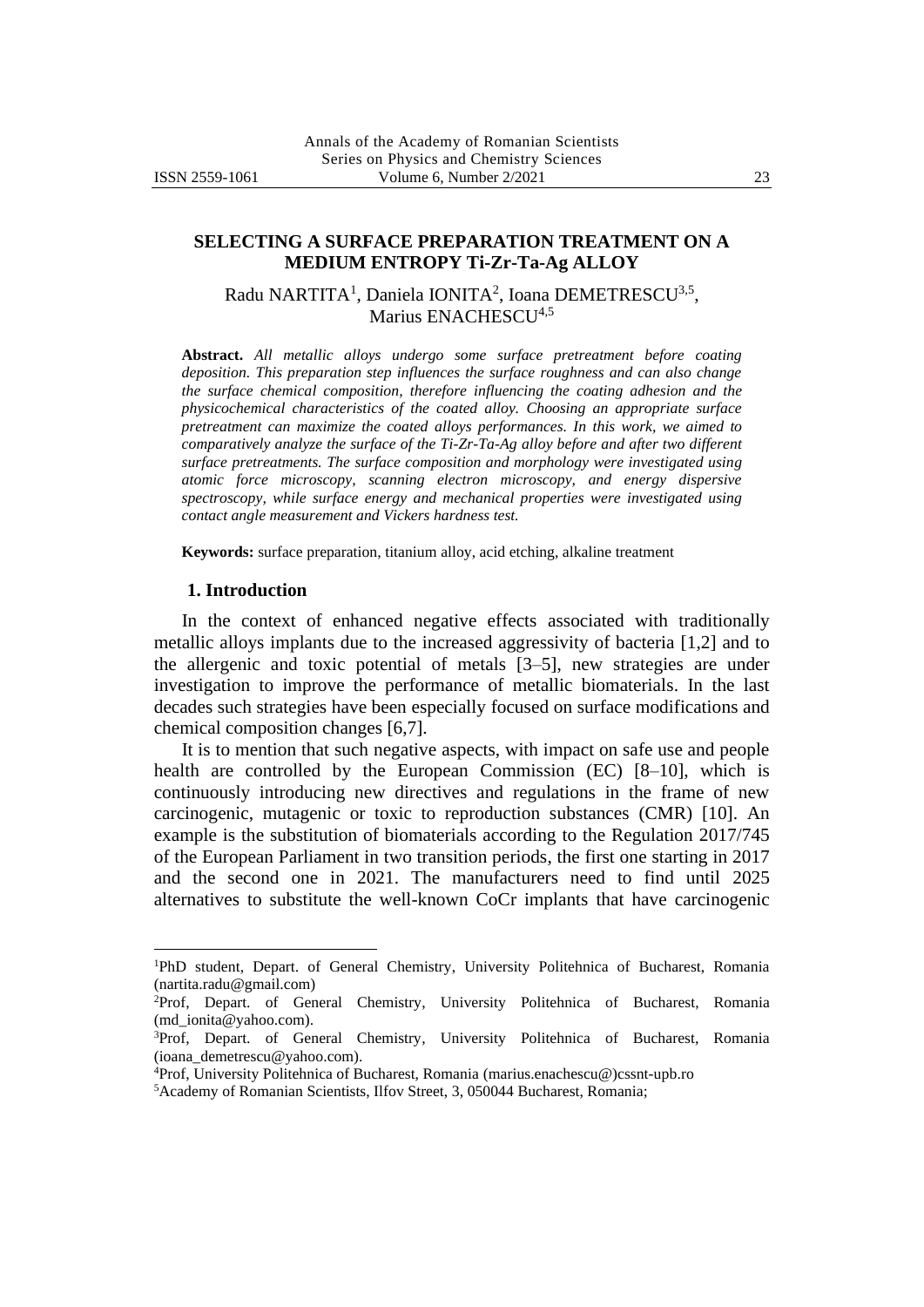and mutagenic effects with Ti and Ti alloys without toxicological risks and allergenic potential [11,12].

Such strategies are being oriented especially in two directions. One approach is the development of new alloys with superior mechanical and stability properties, introducing elements that are able to change the structure and properties for improved corrosion resistance and antibacterial behavior [13]. The other approach is to employ new surface treatments that will improve the overall performance of the material [14,15].

Recently, a new Ti-20Zr-5Ta-2Ag alloy [16,17] was proposed, elaborated and microstructurally characterized. This alloy is a medium entropy alloy (MEA). It has a bi-phase  $\alpha + \beta$ , acicular, homogeneous microstructure that was evidenced in scanning electron microscopy (SEM). Its native passive film, responsible for a very good stability, consists of the protective  $TiO<sub>2</sub>$ ,  $ZrO<sub>2</sub>$ , and  $Ta<sub>2</sub>O<sub>5</sub>$  oxides, Ti and Ta suboxides, and metallic Ag able to increase antibacterial effect. Being a newly elaborated alloy, investigation of the coated and uncoated Ti-20Zr-5Ta-2Ag alloy are of utmost importance.

Various surface pretreatments can be employed to modify the physicochemical characteristics of the naturally formed layer so that the bonds between the deposited coating and the substrate to be stronger and to obtain a better adhesion [18–21]. Acid treatments can increase the roughness and therefore the surface area [22], while alkaline treatments can lead to the formation of hydrated oxide layers, improving coating adhesion [23].

The performance of the coated alloy can be greatly influenced by the employed surface pretreatment [24–27], therefore a careful investigation of this intermediate step can bring much benefits. It is the novelty of the present manuscript and is aim as well to develop and investigate the alloy surfaces treated in different ways to select the one with better characteristics.

## **2. Materials and methods**

#### **2.1.Materials**

The substrate used was 73Ti-20Zr-5Ta-2Ag. The alloy surfaces were prepared in three different manners. The first one (V1) was only degreased in isopropanol (99.7%) for 10 minutes in an ultrasonic bath and washed with distilled water. The second modification (V2) consisted of grinding the sample with SiC abrasive paper up to a granulation of #1200, after which it was placed in HCl (36.5%) for 10 minutes and then washed with distilled water. The third modification consisted of grinding the sample with SiC abrasive paper to a final granulation of #1200, after which it was placed in NaOH 10 M for 24h and then washed with distilled water.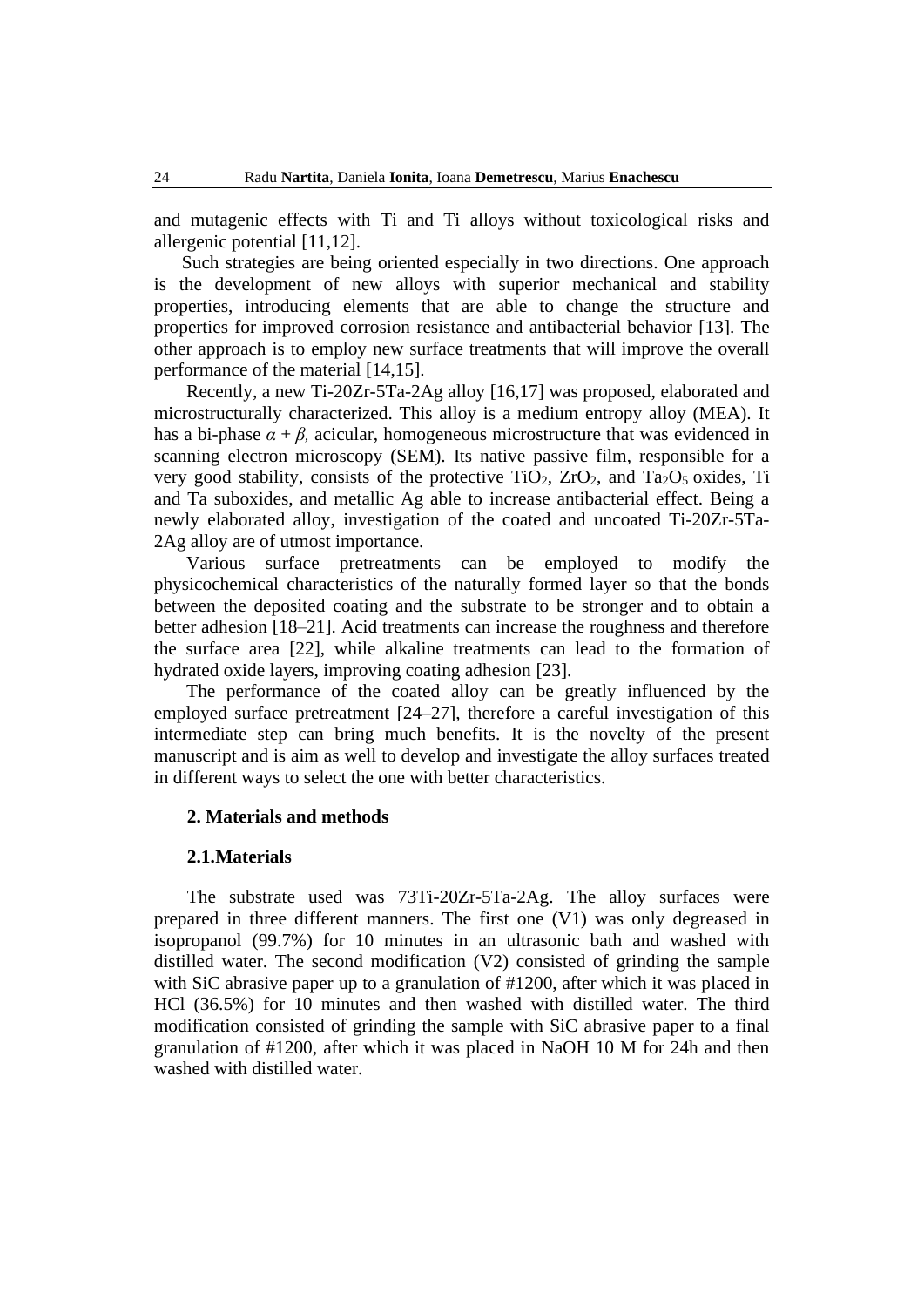## **2.2. Surface analysis**

The morphology of the samples was analyzed using a scanning electron microscope (SEM, Hitachi SU8230), while energy dispersive x-ray spectroscopy (EDX) was used to investigate the atomic distribution of the elements on the sample surfaces and the surface roughness was evaluated using an atomic force microscope (AFM, Molecular Vista, Vista One).

## **2.3. Wettability and microhardness analysis**

The contact angle was measured with a contact angle meter (KSV Instruments CAM100), using the falling drop method. Three measurements were made per sample, using droplets of approximately  $2 \mu L$ . The microhardness was tested using a Vickers hardness tester (Wilson, Tukon 1102).

### **3. Results and discussion**

### **3.1. Surface analysis**

Firstly, the alloy surface without any treatment was mapped using EDX on a large scale to check the homogenous distribution of the elements in the sample. The results obtained can be seen in Figure 1.



**Fig. 1.** Surface mapping of alloy V1 by EDX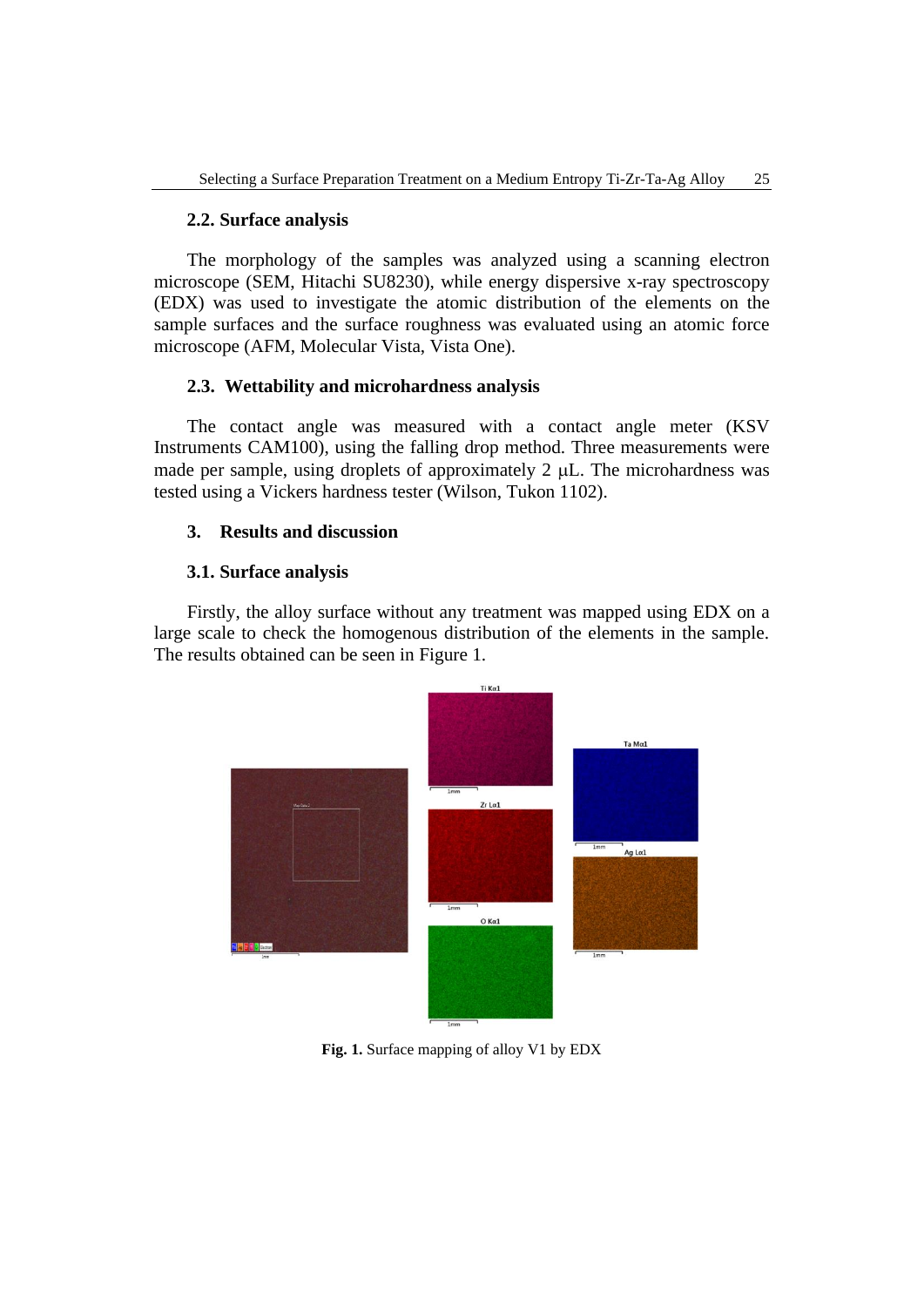It is observed that the individual elements are uniformly spread, while in the overlayed image it can be seen that Ti has the bigger contribution, followed by Zr, O, Ta and Ag, as expected, due to the alloy composition and to the natural oxide layer formed on the surface.

In Figure 2 is shown the morphology of the three samples, one without treatment (V1) and the other two, etched in acid (V2) and kept in alkaline solution (V3).



**Fig 2.** SEM images of the analyzed samples at x500 magnification

In the SEM images the surface of the alloy cleaned, without other pretreatment, appears smoother probably due to the oxide layer formed in time on the surface, while the other two alloys that were freshly grinded before pretreatment presents typical structures resulted from the grinding process.

The AFM measurements were performed in tapping mode, analyzing three different parts for each alloy on an area of  $40 \times 40$  µm. The results obtained are shown in Figure 3 and Table 1.

From the obtained data it is observed that the alloy without pretreatment had the lowest Ra, followed by the one kept in acid and the one kept in sodium hydroxide, respectively. In the one without pretreatment the presence of peaks/valleys is almost equal, as seen also in the SEM image, however, it is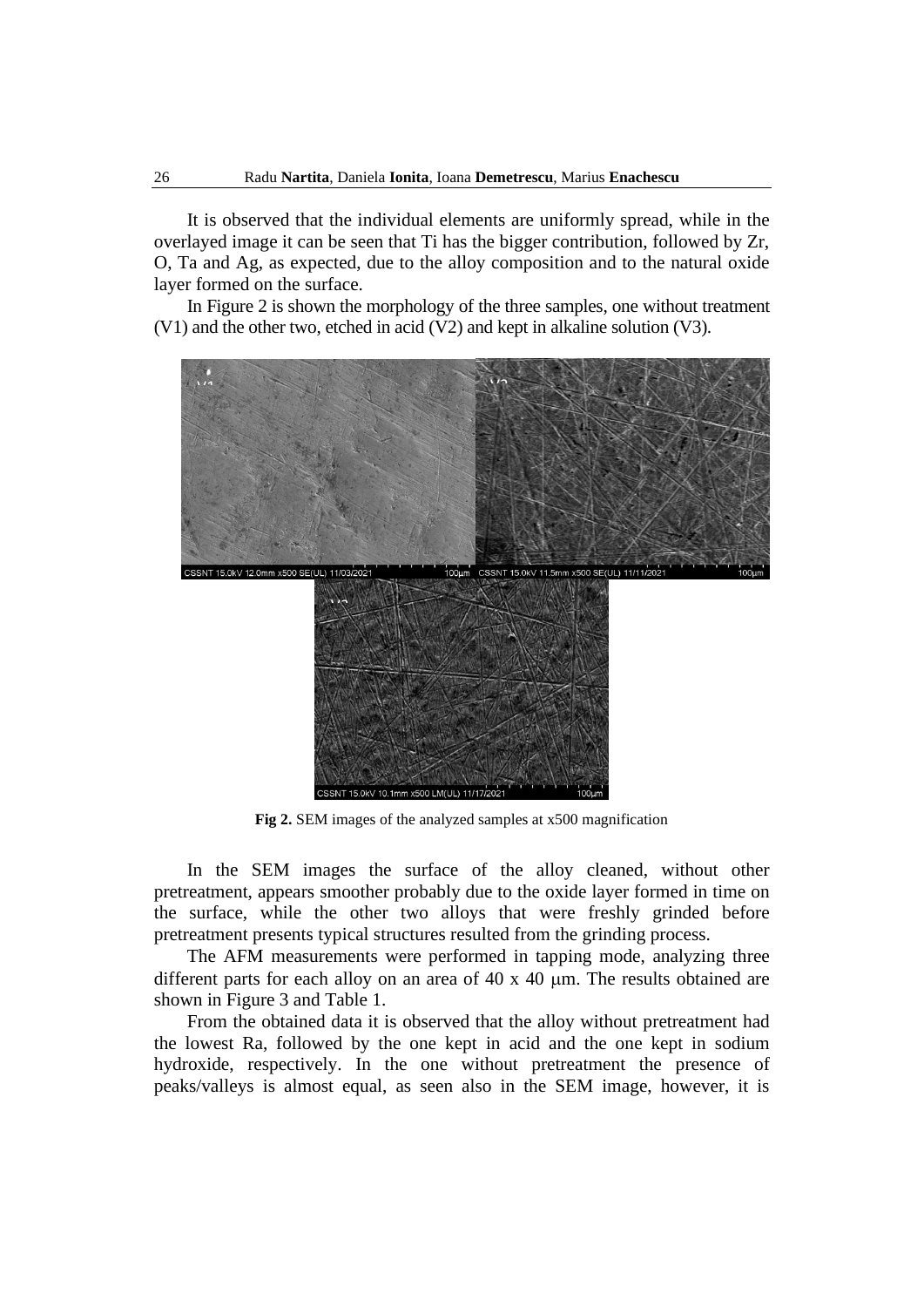interesting that the alloy kept in the hydroxide solution showed less extreme peaks or valley features than the one kept in acid, although the mean roughness was higher.



**Fig. 3.** Surface topographies obtained by atomic force microscopy of the three samples analyzed

| <b>Table 1.</b> Surface roughness parameters |                    |                    |                   |  |  |  |
|----------------------------------------------|--------------------|--------------------|-------------------|--|--|--|
| Parameter                                    |                    |                    | V3                |  |  |  |
| $Ra$ (nm)                                    | $34.03 \pm 7.30$   | $58.17 \pm 9.93$   | $72.23 \pm 11.15$ |  |  |  |
| $RMS$ (nm)                                   | $44.82 \pm 9.48$   | $75.06 \pm 12.09$  | $92.43 \pm 13.36$ |  |  |  |
| <b>Skew</b>                                  | $-0.0576 \pm 0.31$ | $-0.4196 \pm 0.29$ | $0.2922 \pm 0.29$ |  |  |  |
| Kurtosis                                     | $1.844 \pm 0.67$   | $2.456 \pm 1.70$   | $1.219 \pm 1.73$  |  |  |  |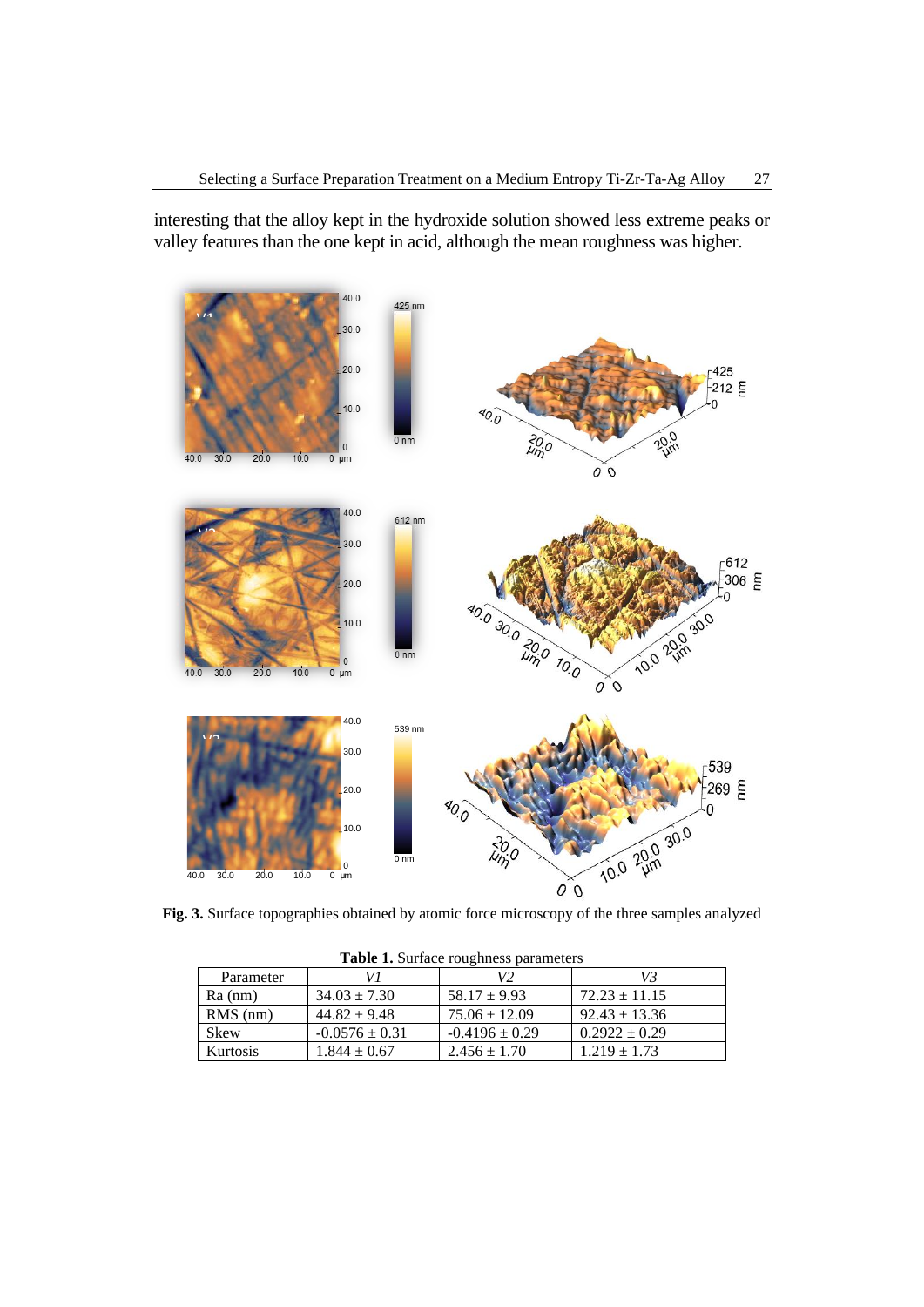Regarding EDX analysis the atomic percentage for the identified elements are presented in Table 2.

| Element        | Atomic $\%$ - V1 | Atomic $\%$ - V2 | Atomic $\%$ - V3 |
|----------------|------------------|------------------|------------------|
| Ti             | $55.07 \pm 2.42$ | $66.65 \pm 1.21$ | $35.65 \pm 0.75$ |
| Zr             | $8.36 \pm 0.52$  | $9.99 \pm 0.32$  | $5.41 \pm 0.31$  |
| Ta             | $0.83 \pm 0.14$  | $0.93 \pm 0.09$  | $0.51 \pm 0.09$  |
| Ag             | $0.64 \pm 0.14$  | $0.85 \pm 0.05$  | $0.50 \pm 0.06$  |
| $\overline{O}$ | $35.11 \pm 2.72$ | $21.59 \pm 1.41$ | $57.70 \pm 0.74$ |
| Na             |                  |                  | $0.23 \pm 0.07$  |

**Table 2.** Surface roughness parameters

Viewed comparatively, it is observed the alloy kept in concentrated HCl had the lowest atomic percentage of Oxygen, which could be explained by the fact the oxide layer was dissolved [28], while the one kept in sodium hydroxide had the highest Oxygen atomic percentage and some Na presented at the surface. Most likely the hydroxide ions attacked the oxide layer presented at the surface, leading to the formation of sodium titanate and possibly sodium zirconate. A possible mechanism for the reaction of titanium oxide with sodium hydroxide is presented below [29,30]:

- (1)  $TiO_2 + NaOH \rightarrow HTiO_3^- + Na^+$
- (2)  $Ti + 3OH^- \rightarrow Ti(OH)_3^+ + 4e^-$
- (3)  $Ti(OH)_3^+ + e^- \rightarrow TiO_2 \cdot H_2O + 0.5H_2$  î
- (4)  $Ti(OH)_{3}^{+} + OH^{-} \rightarrow Ti(OH)_{4}$
- (5)  $TiO_2 \cdot nH_2O + OH^- \rightarrow HTiO_3^- \cdot nH_2O$

The reaction takes place in different stages, firstly the oxide layer is partially dissolved in the hydroxide solution, after which titanium is hydrated, leading to negatively charged hydrates, that can form a titanate hydrogel layer.

#### **3.2. Wettability and microhardness analysis**

Measurements of the contact angle and of microhardness revealed that the pretreatments applied changed both the surface energy and the mechanical properties of the alloy testes. The results are presented in Table 3, showing that the alloy kept in concentrated HCl has a slightly hydrophobic surface, which could be explained by the fact that this alloy has the thinnest layer of oxides on the surface, mostly being dissolved in acid, while the alloy kept in sodium hydroxide has the lowest contact angle and the highest microhardness, which could be explained by the reaction between the sodium hydroxide and the oxide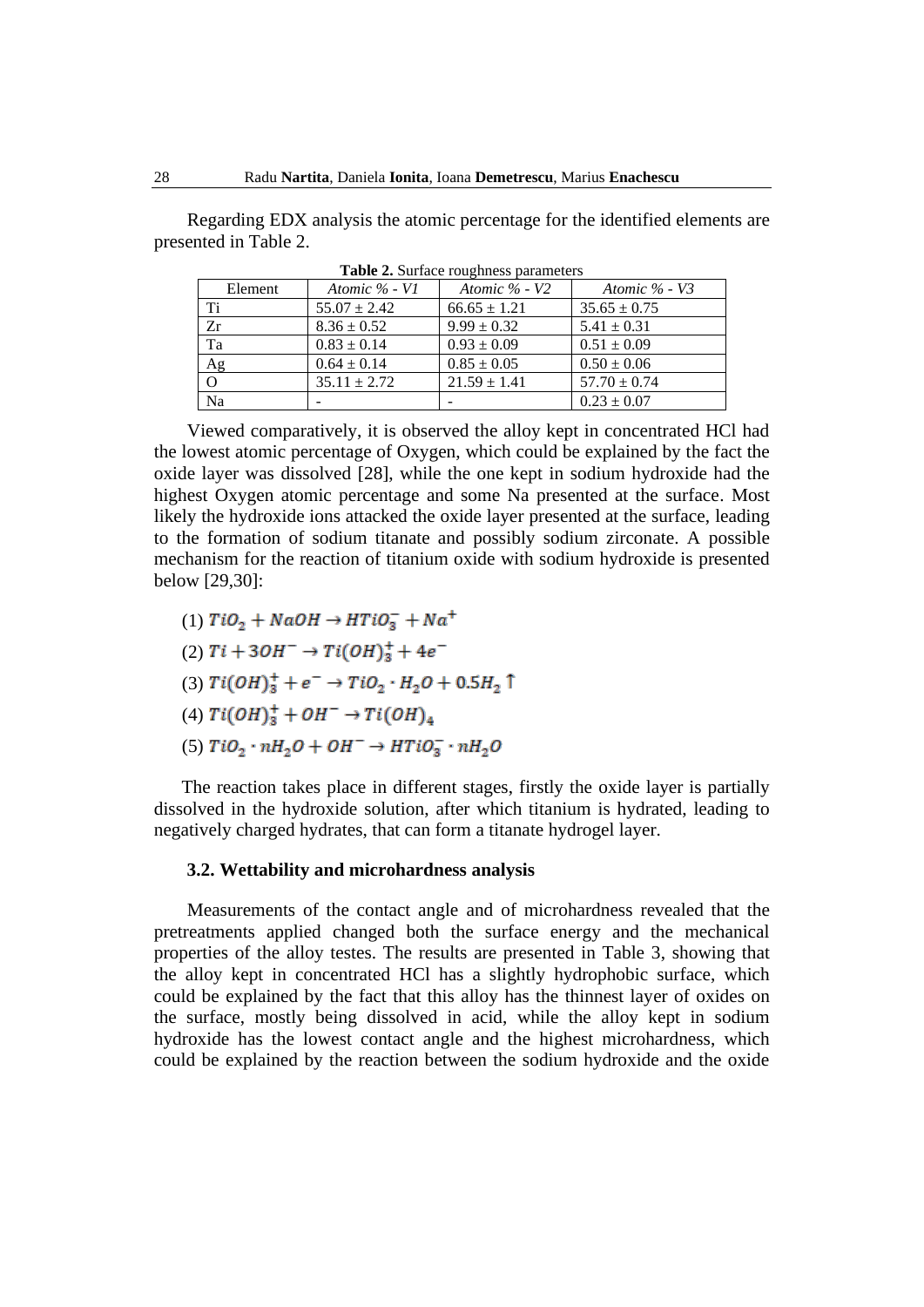layer and by the formation of sodium titanate on the surface, titanium being the most abundant.

|                           |               |  |               | V3            |  |  |
|---------------------------|---------------|--|---------------|---------------|--|--|
| Contact angle value $(°)$ | $81 + 32$     |  | $100 \pm 1.8$ | $56 \pm 2.6$  |  |  |
| Microhardness (HV)        | $269 \pm 7.2$ |  |               | $326 \pm 5.1$ |  |  |

**Table 3.** Water contact angle measurements

### **Conclusions**

Although surface pretreatments are usually employed before coating deposition on metallic alloys, the process influence is rarely investigated in more detail. It can be seen from our study how two relatively simple surface pretreatments have an influence on the surface roughness, chemical composition, contact angle and microhardness. It was observed that the alloy kept in concentrated HCl for 10 minutes presented more inordinately peaks/valley feature, having also a hydrophobic surface, while the alloy kept in 10 M NaOH for 24h formed a layer on the surface, incorporating Na, which also changed the water contact angle to more hydrophilic value and increased the microhardness. It is clear that surfaces with different physical-chemical characteristics will interact differently with a coating regarding adhesion and therefore influence the whole performance of the coated alloy. As a conclusion it is to mention as well that the present investigation it will be valuable in selecting the pretreatment of a future coating taking into account its – chemical characteristics needs.

# **R E F E R E N C E S**

- [1] Reygaert, W.C., An overview of the antimicrobial resistance mechanisms of bacteria. *AIMS Microbiol.* **2018**, *4*, 482–501, doi:10.3934/microbiol.2018.3.482.
- [2] Keet, R.; Rip, D. Listeria monocytogenes isolates from western cape, south africa exhibit resistance to multiple antibiotics and contradicts certain global resistance patterns. *AIMS Microbiol.* **2021**, *7*, 40–58, doi:10.3934/microbiol.2021004.
- [3] Scharf, B.; Clement, C.C.; Zolla, V.; Perino, G.; Yan, B.; Elci, S.G.; Purdue, E.; Goldring, S.; MacAluso, F.; Cobelli, N.; et al. Molecular analysis of chromium and cobalt-related toxicity. *Sci. Rep.* **2014**, *4*, doi:10.1038/srep05729.
- [4] Duarte, I.; Amorim, J.R.; Perázzio, E.F.; Schmitz, R. Metal contact dermatitis: Prevalence of sensitization to nickel, cobalt and chromium. *An. Bras. Dermatol.* **2005**, *80*, 137–142, doi:10.1590/s0365-05962005000200003.
- [5] Popa, M.; Demetrescu, I.; Vasilescu, E.; Drob, P.; Ionita, D.; Vasilescu, C. Stability of some dental implant materials in oral biofluids. *Rev. Roum. Chim.* **2005**, *50*, 399–406.
- [6] Galo, R.; Ribeiro, R.F.; Rodrigues, R.C.S.; Rocha, L.A.; de Mattos, M. da G.C. Effects of chemical composition on the corrosion of dental alloys. *Braz. Dent. J.* **2012**, *23*, 141–148, doi:10.1590/S0103-64402012000200009.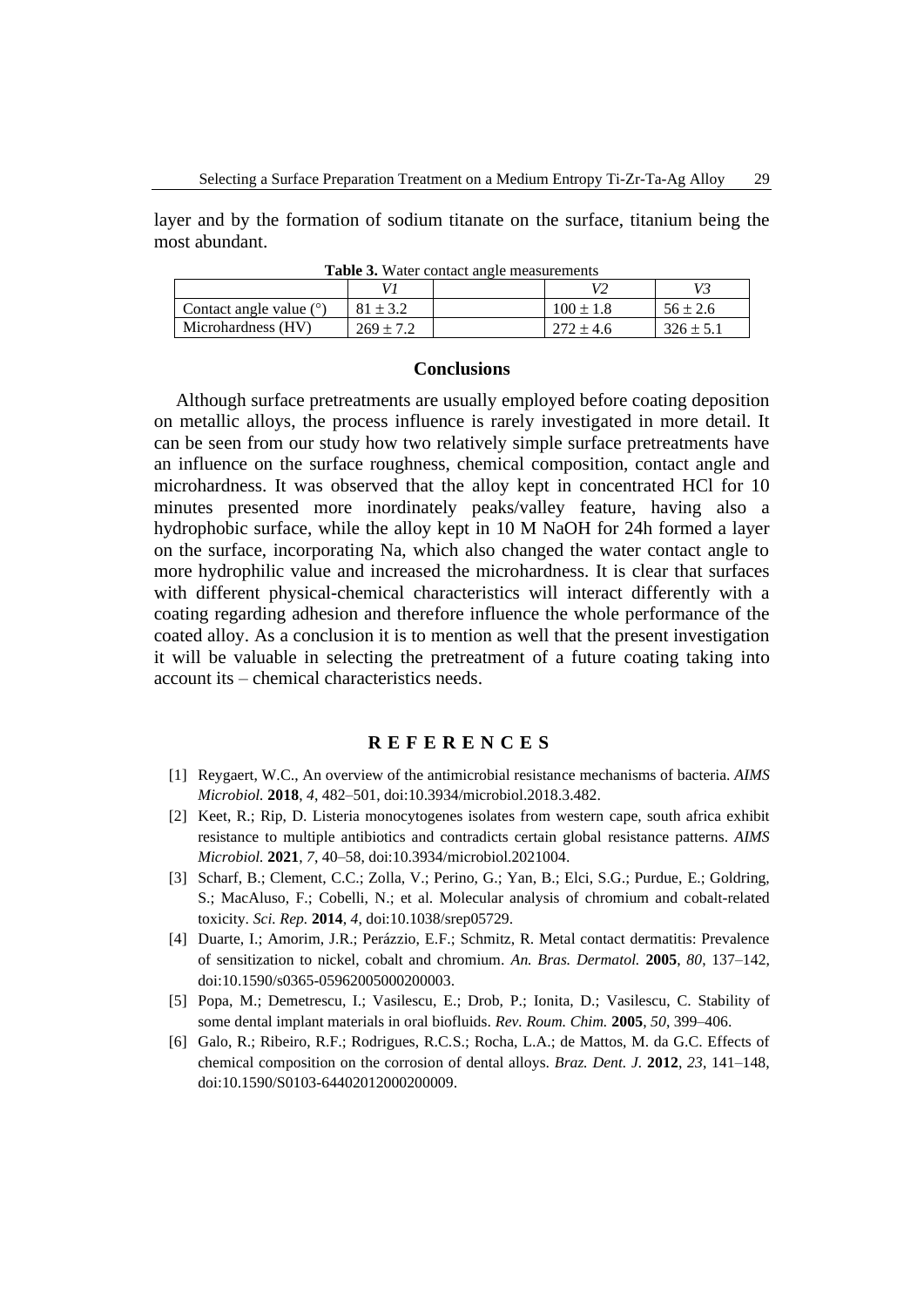- [7] Ionita, D.; Man, I.; Demetrescu, I. The Behaviour of Electrochemical Deposition of Phosphate Coating on CoCr Bio Alloys. *Key Eng. Mater.* **2007**, *330*–*332*, 545–548, doi:10.4028/www.scientific.net/kem.330-332.545.
- [8] Parliament, European Parliament and Council directive 94/27/EC of 30 June 1994 amending for the 12th time (\*) Directive 76/769/EEC on the approximation of the laws, regulations and administrative provisions of the Member States relating to restrictions on the marketi. **1994**.
- [9] Parliament, E. Regulation (EC) No 1907/2006 of the European Parliament and of the Council of 18 December 2006 concerning the Registration, Evaluation, Authorisation and Restriction of Chemicals (REACH), establishing a European Chemicals Agency, amending Directive 1999/4. **2006**.
- [10] Parliament, E. Regulation (EU) 2017/745 of the European Parliament and of the Council of 5 April 2017 on medical devices, amending Directive 2001/83/EC, Regulation (EC) No 178/2002 and Regulation (EC) No 1223/2009 and repealing Council Directives 90/385/EEC and 93/42/EE. **2017**.
- [11] Drob, S.I.; Vasilescu, C.; Andrei, M.; Calderon Moreno, J.M.; Demetrescu, I.; Vasilescu, E. Microstructural, mechanical and anticorrosion characterisation of new CoCrNbMoZr alloy. *Mater. Corros.* **2016**, *67*, 739–747, doi:10.1002/maco.201508608.
- [12] Ionita, D.; Pirvu, C.; Stoian, A.B.; Demetrescu, I. The Trends of TiZr Alloy Research as a Viable Alternative for Ti and Ti16 Zr Roxolid Dental Implants. *Coatings* **2020**, *10*, 422, doi:10.3390/coatings10040422.
- [13] Vasilescu, C.; Drob, S.I.; Moreno, J.M.C.; Drob, P.; Popa, M.; Vasilescu, E. Surface Protection Obtained by Anodic Oxidation of New Ti-Ta-Zr Alloy. *Corros. Sci. Technol.* **2018**, *17*, 45–53, doi:10.14773/CST.2018.17.2.45.
- [14] Nartita, R.; Ionita, D.; Demetrescu, I. Sustainable coatings on metallic alloys as a nowadays challenge. *Sustainability,* **2021**, *13*, 1–20, doi:10.3390/su131810217.
- [15] Prodana, M.; Ionita, D.; Stoian, A.B.; Golgovici, F.; Demetrescu, I. Comparison of behavior of a new dental CoCrMoNbZr alloy with and without Ag incorporated. *Ann. Acad. Rom. Sci.* **2016**, *2*.
- [16] Vasilescu, E.-V.; Calderon Moreno, J.M.; Vasilescu, C.; Drob, S.I.; Stanciu, D.E.; Ivanescu, S.; Ionita, D.M.; Prodana, M. Ti-Zr-Ta-Ag Bioalloy for orthopaedic implants, Romanian Patent, RO132031A2, 2017.
- [17] Vasilescu, C.; Drob, S.I.; Osiceanu, P.; Moreno, J.M.C.; Prodana, M.; Ionita, D.; Demetrescu, I.; Marcu, M.; Popovici, I.A.; Vasilescu, E. Microstructure, surface characterization, and electrochemical behavior of new Ti-Zr-Ta-Ag Alloy in simulated human electrolyte. *Metall. Mater. Trans. A Phys. Metall. Mater. Sci.* **2017**, *48*, 513–523, doi:10.1007/s11661-016-3774-2.
- [18] Huynh, V.; Ngo, N.K.; Golden, T.D. Surface Activation and pretreatments for biocompatible metals and alloys used in biomedical applications. *Int. J. Biomater.* **2019**, *2019*, doi:10.1155/2019/3806504.
- [19] Frank, M.J.; Walter, M.S.; Lyngstadaas, S.P.; Wintermantel, E.; Haugen, H.J. Hydrogen content in titanium and a titanium-zirconium alloy after acid etching. *Mater. Sci. Eng. C* **2013**, *33*, 1282–1288, doi:10.1016/j.msec.2012.12.027.